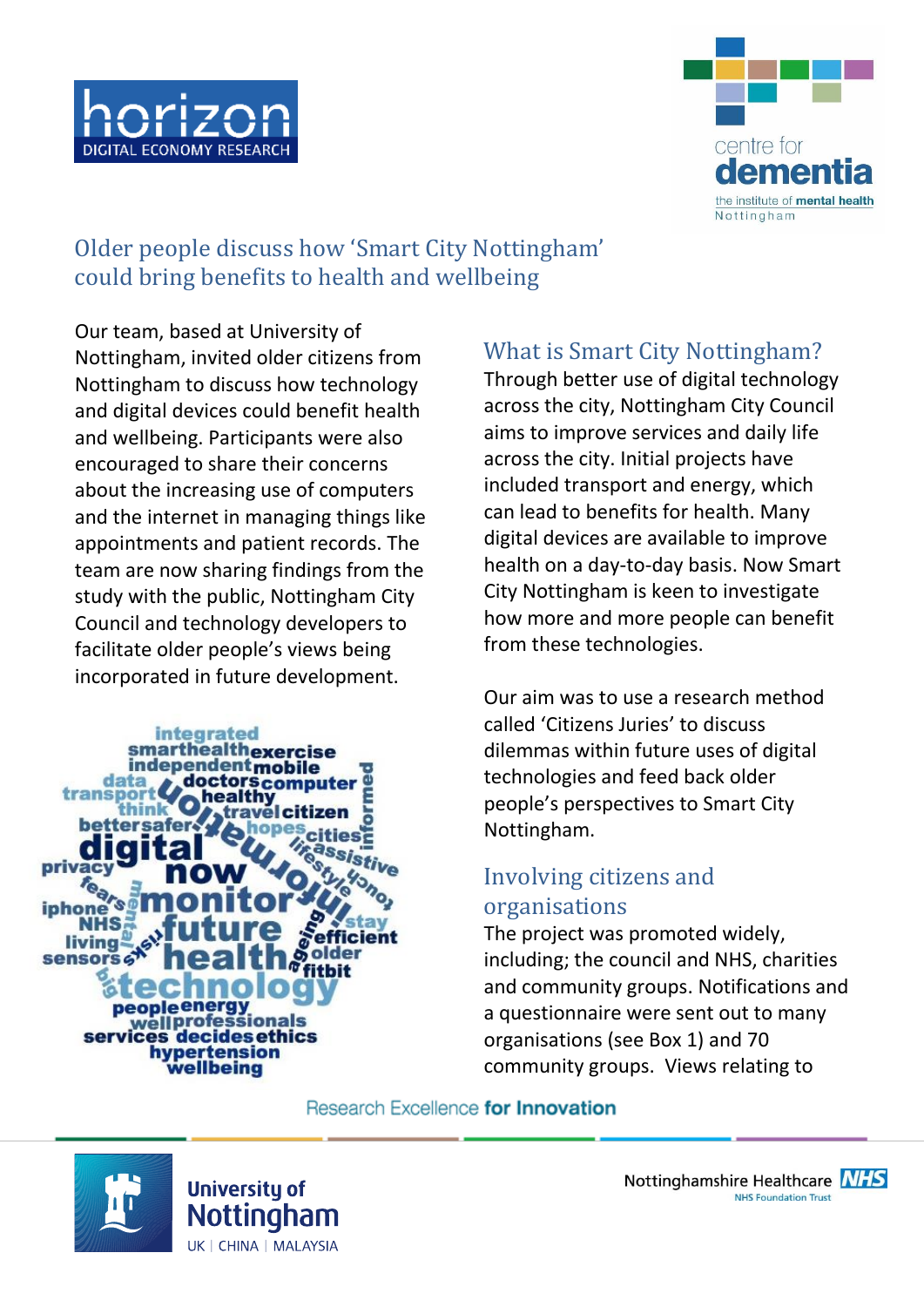health benefits and concerns over digital technologies were collected.

Box 1. List of organisations and networks used to promote the project to stakeholders:

- Vulnerable Adults Provider Network (Nottingham Community and Voluntary Service)
- Age-Friendly Nottingham Steering Group
- Nottinghamshire County Council
- Nottingham City Council
- SelfHelp UK
- Healthwatch

For our first meeting we invited people from groups of more vulnerable older residents such as those from Black Asian and Minority Ethnic communities and those with disabilities, or mental health needs. People who were working or volunteering with these groups were also invited. Thirty four people attended the meeting and diverse discussions took place between technology developers and members of the public. Various expectations and concerns were raised and we noted three dilemmas where potential disadvantages were weighed against the benefits of technology:

### Safety monitoring versus concerns of loss of independence

Assistive technology and monitoring in the home may benefit people by offering support and to reassure people of safety. However some people may feel that

monitoring implies 'keeping tabs' on them and that this may reduce privacy and independence.



Online services and social networks Regular but brief contact with people including health and social workers can support people's wellbeing. There was a concern that if all services move online, that this may lead to an increase in loneliness. On the other hand, digital technology such as video-calling (e.g. Skype) and social media platforms (e.g. Twitter) can be an important source of contact and peer-support, thus reducing loneliness.



### Data-sharing and privacy

If someone's medical information was shared with their social worker then this may avoid duplication of the same questions. On the other hand, there was a concern for privacy; will the individual know and have control over who has access to personal data?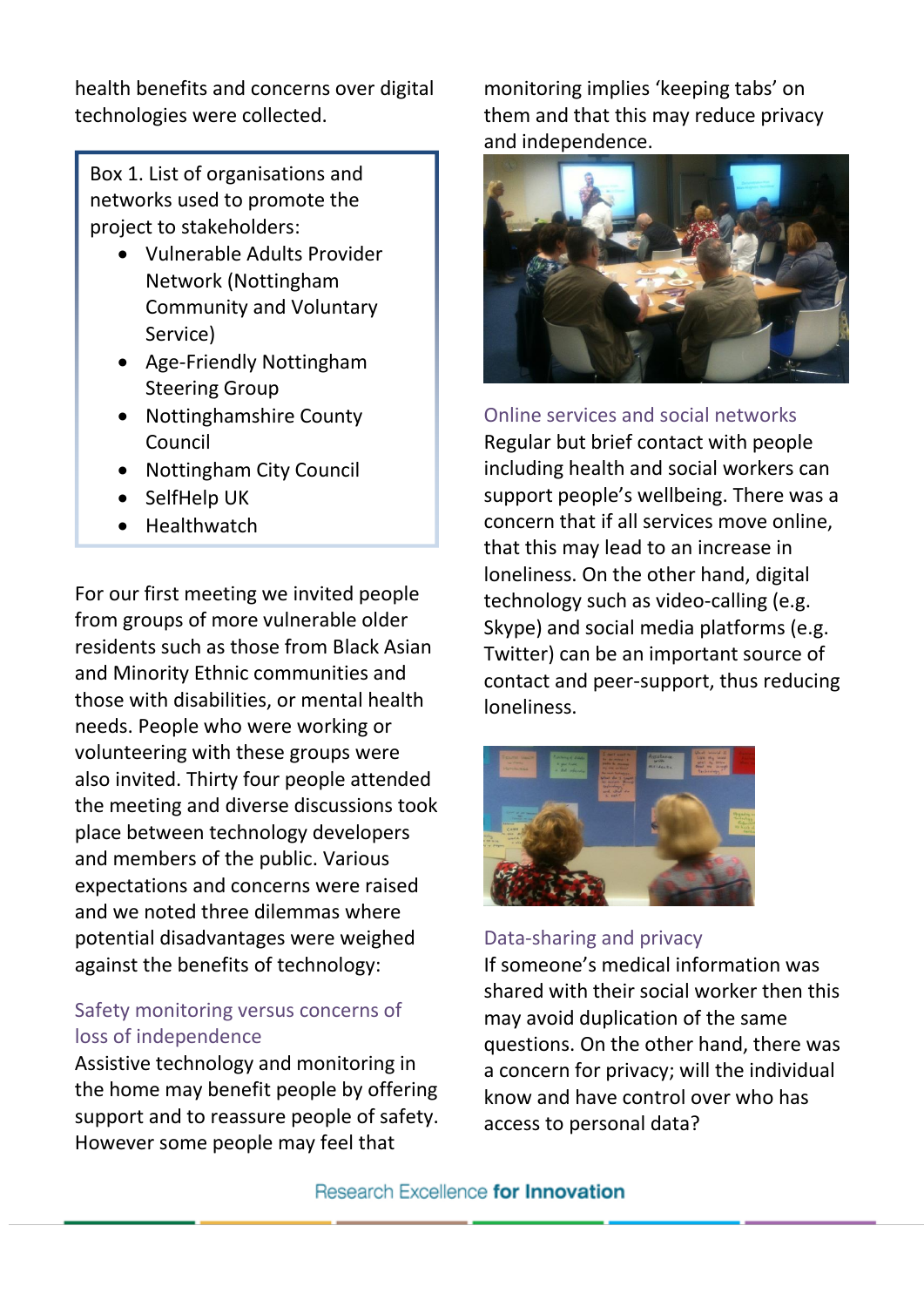#### Who is in control?

For some people a priority issue was questioning who was in control of developing digital healthcare. Participants questioned to what extent the public would be involved in the developing plans.

Some of these discussion points were turned into realistic everyday issues by creating stories called "personas". These are a description of a fictional person, who could be a neighbour or friend. The exercise encouraged participants to imagine the characteristics of this person and how they might react to digital technology.

## Literature review

In this section, we studied what other researchers have written about older people's use of digital health technology (also known as 'Smart Health'). We included studies of devices that are used within the home to help people maintain their health and independence (assistive technology and telehealth). We are particularly interested in how public views are consulted and involved in the design or implementation of digital solutions.

(The Strategy and Resources team at Nottingham City Council helped us with this review).

### Personas

We continued listening to people's views through attending a coffee morning in the Afro-Caribbean community. We brought these views together with the first public meeting to develop three

"personas". Personas are a way of telling a story about how an individual may be affected by digital technology and how this may affect their health. These stories can then be used to prompt



*Figure 1This is a persona that we created. Gladys is a made-up person.*

discussion within Citizens' Juries.

## Citizens' Juries

"Citizens' juries" is a way of prompting members of the public to debate and discuss a specific topic. It provides a research method for understanding how people form opinions on a topic. We convened two sessions, to discuss concerns around Smart Health that had been identified within the previous meetings.

One Jury was composed of older people who had had prior participation in the project's discussions; the other jury had not previously been engaged in the discussions.

The Juries first discussed the meaning of the term Smart Health. This was a new idea for some people, but most people had views about current technology or